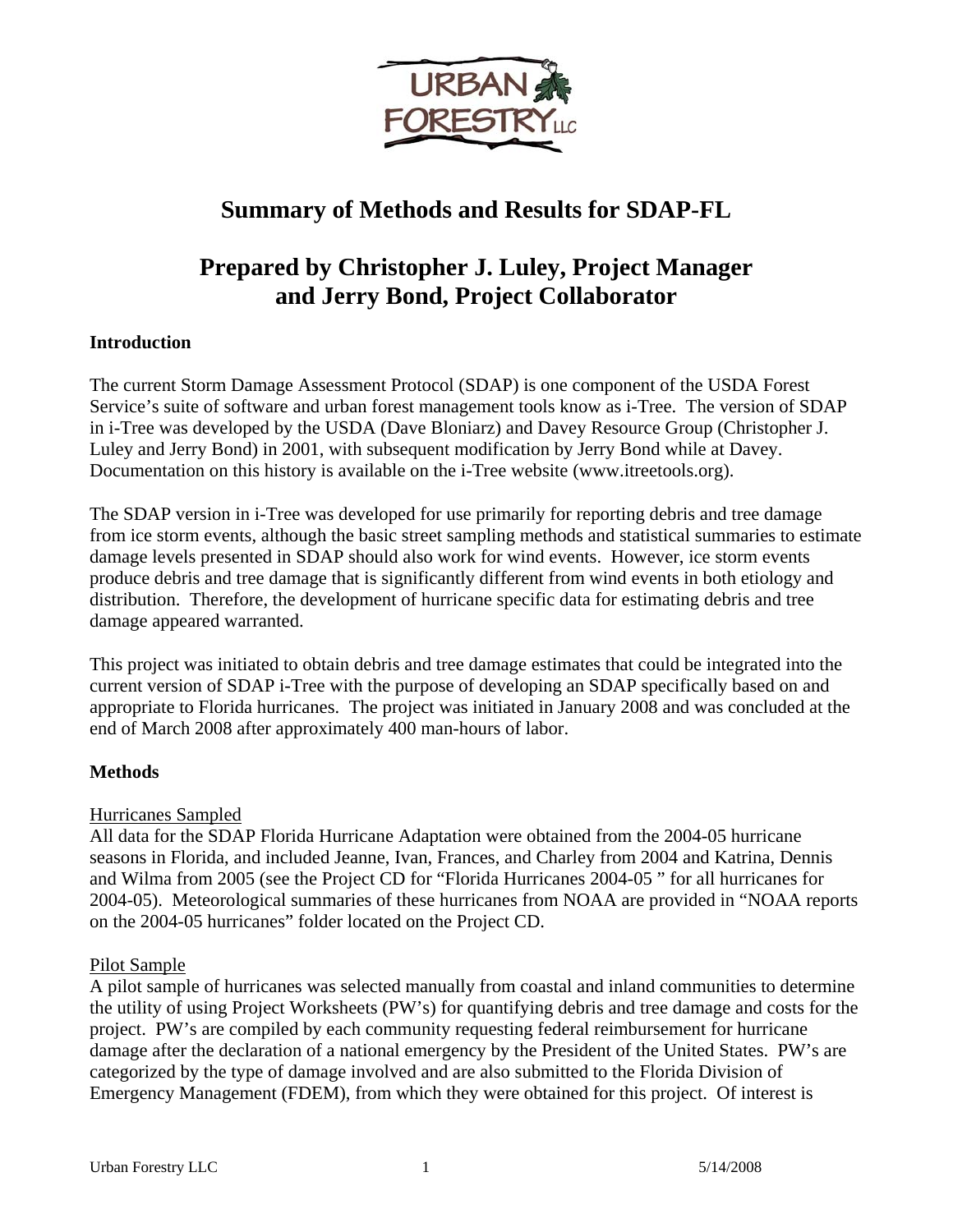

Category A, the debris damage category, which also contains data for hazard tree pruning and removal reimbursement when available, and G, the general category that includes Categories A-F.

The pilot sample included two communities from each of the above hurricanes in the 2004-05 hurricane seasons. These communities included Navarre and Santa Rosa (Dennis), Aventura and Miami Gardens (Katrina), Jupiter and Belle Glade (Wilma), Port Charlotte and Orlando (Charley), Stuart and Lakeland (Frances), Pensacola and Milton (Ivan), and Port St. Lucie and Fort Meade (Jeanne). These communities were also contacted by phone to determine if they could provide additional tree damage data (removal and hazard pruning) for the project. The raw data from this pilot sample are provided in the "Pilot sample" spreadsheet located on the Project CD.

## Sample Selection

Based on the pilot sample, it was determined that PW's would likely provide adequate debris data but only minimal tree pruning and removal data. Based on this result, a random 10% sample of communities reporting Category A or G (which included A) to the FDEM (see the contents of the folder "Hurricane applicants" for the entire list of communities from which those reporting Category A or G damage category, and "Debris Data---raw" for communities selected for the 10% sample). Because PW's appeared to have limited tree removal and hazard pruning data, selected communities were also called in an attempt to obtain these data directly--without great success as the data are extremely difficult to locate.

### . Exclusions

Counties sampled for each hurricane were limited to those highly impacted following FEMA's maps (see contents of the folder "Highly impacted communities by hurricane"). Entities other than communities (e.g., counties, tribes, official departments, hospitals, etc.) were excluded from the sample. Stump removal, for which insufficient data were available, was excluded from the data collection.

## Data Acquisition

PW's from the communities in the sample were obtained from FDEM (see Project CD "FEMA Project Worksheets for the sample communities" for PW's). Data for debris and tree damage amounts and costs were taken from the PW's and entered into a spreadsheet (See "Debris Data---raw" on the Project CD). Where applicable, costs deemed not directly related to removal and reduction of debris were included with debris costs in an "other" category. Cost in the other category covered a wide range of items, such as debris monitoring, and were annotated in the spreadsheet as to their source. It should be noted that these PW's vary in terms of both what is reported and how it is reported, rendering data acquisition somewhat time-intensive and data integrity among the communities somewhat compromised.

Tree removal and hazard pruning data reported in the PW's were recorded along with debris in the spreadsheet ("Debris Data---raw"). Tree data were further summarized and characterized as to usefulness by further evaluation of the data presented in PW's (See "Tree work unit cost" on the Project CD for data and summary). A summary of the results of calling communities for tree data is also provided (see "Tree Data -- raw " on the Project CD).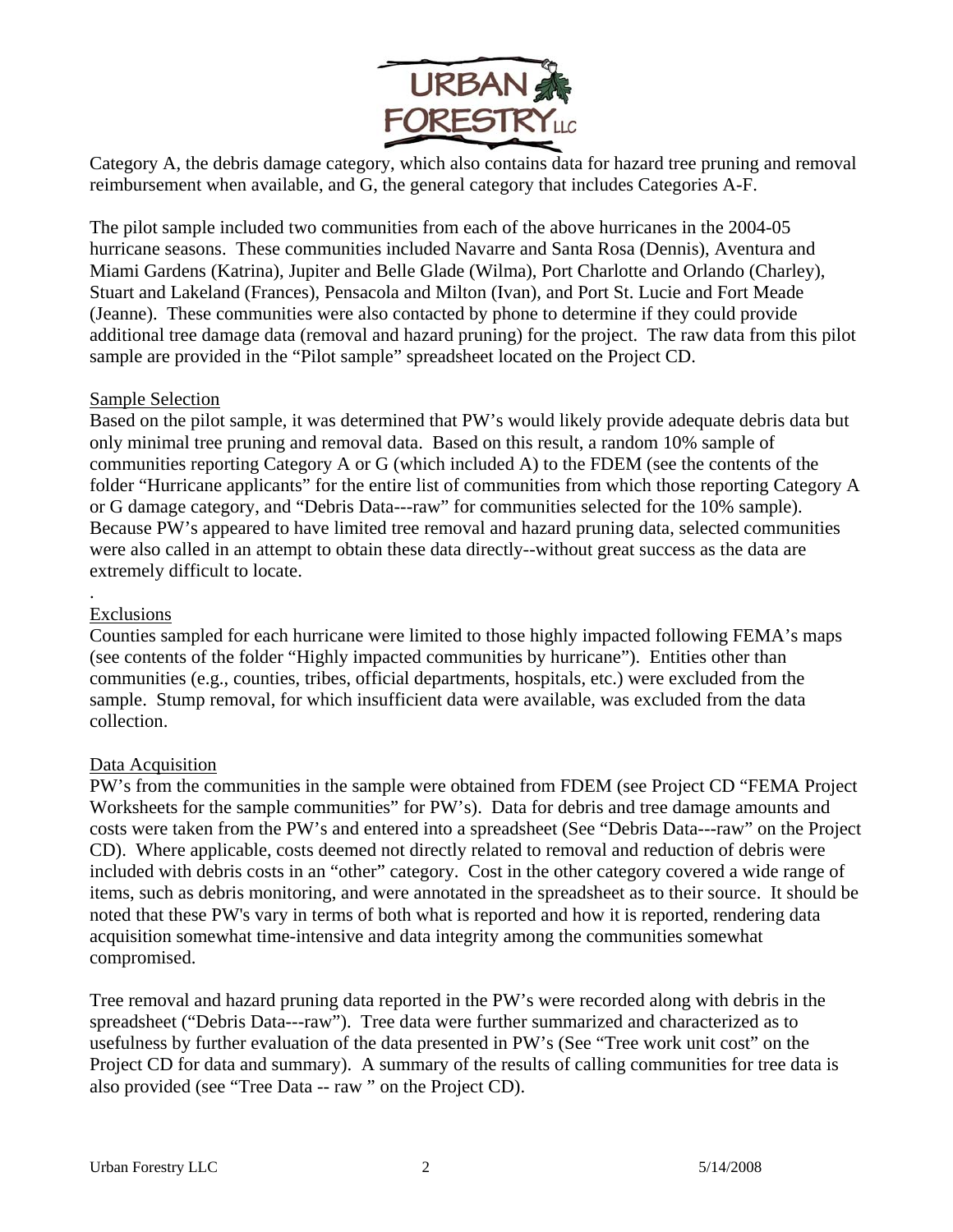

## Data Analysis

Debris data from PW's was evaluated after collection and data deemed usable was summarized (see "Summary of debris for sample communities " on Project CD). In the summary, debris data were converted to a total cost per cubic yard, and estimates of debris generation per unit street length were made. Street mileage was obtained using i-Tree's Sample Street Segment Generator with the US Census Bureau's TIGER/Line data in a GIS, and is summarized for the sample communities (see "Street miles for sample " on the Project CD).

Community street tree density data were unavailable to us, so we used whole community tree density as the best available proxy. Relationships between community tree density and debris amounts collected from streets were investigated. Tree density for each community was obtained from Dave Nowak of the USDA Forest Service, Northern Research Station, Syracuse, NY 13210 (see "Florida places tree density " on the Project CD). These data are based on USDA's assessment of tree density using aerial photography analysis. The RPA data set provided a percent canopy coverage for each community. This was converted to tree density by using a nationwide standard of 476.9 trees/ha provided by the USDA (Dave Nowak, email communication, March 6, 2008).

Maximum sustained wind speed data were obtained from tabular data reported for selected communities by NOAA (see "Florida hurricanes 2004-05 " and the contents of the folder "NOAA reports on the 2004-05 hurricanes" on the Project CD). Where wind speed data were not available for a sample community, wind speeds were assigned to sample communities based on nearest community with a recorded windspeed.

Correlations, simple and multiple regressions were made between CY debris per street mile and tree density and maximum sustained wind speed (see "Summary of debris for sample communities " and "Regressions" (PDF) on the Project CD).

## **Results**

## Data Collection

Data included in PW's from 68 communities were collected and assessed for debris amounts and cost, and tree hazard pruning and removal information (See "Debris Data -- raw " on the Project CD). From these data, we obtained usable debris amounts and cost data from 41 communities (See "Summary of debris for sample communities" on the Project CD). Tree pruning and removal data were considerably less available, and only 11 communities referenced tree work in their PW's and of these only 5 communities provided usable pruning and removal data for unit cost estimates (See "Tree Data -- raw" on the Project CD). In addition, data provided by email from the City of Winter Park were used in unit cost estimates ([cmeeks@cityofwinterpark.org;](mailto:cmeeks@cityofwinterpark.org) March 19, 2008; 9:58 am).

No usable data were obtained from any PW for community for tree removal or pruning rates (removal or pruning quantities/total tree population). Data was obtained from calling communities from the contractor Beck Disaster Recovery, Inc. (Orlando) for Pensacola for hurricane Ivan, and for the 2004- 05 hurricane seasons from Winter Park.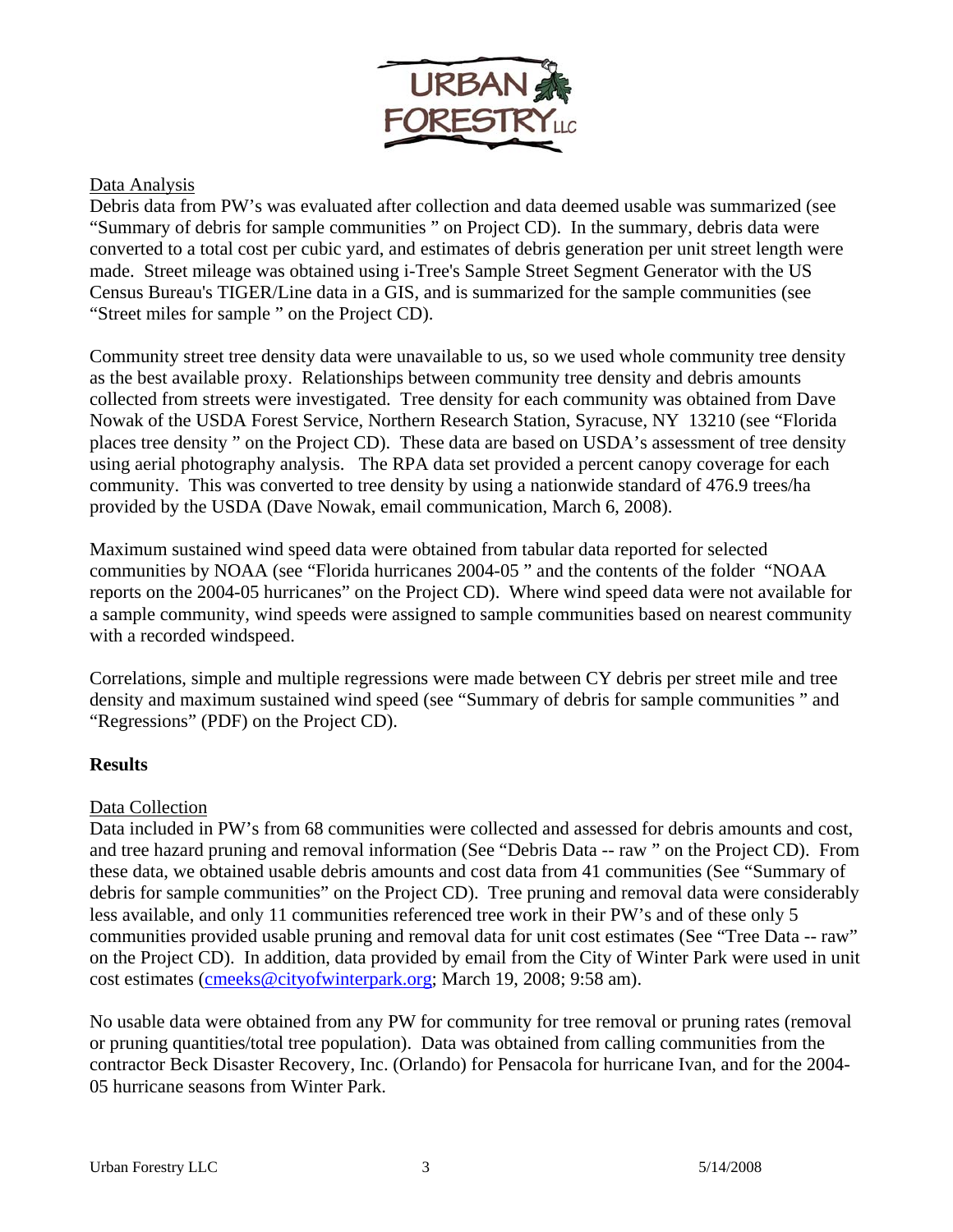

## Debris Removal Costs and Production

Total debris management costs averaged \$21.47 for the 41 communities that provided usable data (See "Summary of debris for sample communities " on Project CD). This cost factor for CY debris is presented as a default value in SDAP (rounded to \$21.50), a significant increase from the current default value of \$6.

Correlations with between maximum sustained wind speeds and debris per street mile from these communities was  $R = 0.54$  and for tree density was  $R = 0.23$  (See "Summary of debris for sample communities " on Project CD). Simple regression equations between wind speeds or tree density were significant, but multiple regressions with both variables showed only the wind speed variable as significant (See "Regressions" on Project CD).

Given the relatively weak correlations and regression using wind speed and tree density, we chose to use the average debris production for damage estimates in SDAP, rather than attempt to develop a predictive model using such uncertain relations. Debris production rates were divided into low, moderate, and high categories, and the average debris production for each was used in the new SDAP Template. These averages were 0.77 CY per 100 feet for low damage, 4.42 per 100 feet for moderate damage, and 24.42 per 100 feet for high damage levels (See "Summary of debris for sample communities " on Project CD).

## Tree Removal and Hazard Pruning Costs and Rates

Unit tree removal and pruning costs were obtained from a small number of communities (5) and averaged \$447 for tree removals (rounded to \$450 for use in SDAP) and \$147 for hazard pruning (rounded to \$150 for use in SDAP, see "Unit cost calculations " on Project CD). Cost data were unavailable for hourly breakdowns by tree size classes, and the default rates used in SDAP i-Tree 2.0 were used. Data from Orlando [\(Andy.Kittsley@ci.orlando.fl.us](mailto:Andy.Kittsley@ci.orlando.fl.us); March 27, 2008; 8:08 am) indicated a per-man hour rate for a fully equipped tree crew was currently \$50 per man-hour. This is similar to the \$55 per man-hour rate currently suggested for use in SDAP so the current values were not altered.

Street tree removal and pruning rates after hurricanes used in SDAP were derived from Pensacola (See "Pensacola tree work after Ivan" on the Project CD) and Winter Park data ([cmeeks@cityofwinterpark.org;](mailto:cmeeks@cityofwinterpark.org) March 19, 2008; 9:58 am). Removal rates averaged 0.65% for Pensacola and 3.6% for Winter Park (total removals percentage/3 for the three hurricanes that season) for an overall average of 2%. Pruning rates averaged 34% for Pensacola and 23% for Winter Park (total hazard prune percentage/3 for the three hurricanes that season) for an overall average of 28%. A removal rate of 3% and a pruning rate of 30% are now used for SDAP for hurricane pre-storm estimations based on these limited results. Clearly, it would be desirable to find additional data such as these so that more robust numbers may be used for vegetative debris estimation.

## **Discussion**

A significant difference between ice storm damage clean up and hurricane storm damage clean up appears to be the use of unit costing for tree removals and pruning, or the inclusion of tree removal and pruning costs in debris clean costs. This is suggested by the absence of reported tree removal and pruning data in PW's, the absence of itemized (by diameter class) data for these costs found when calling communities, and more common use of a unit costing approach in PW's.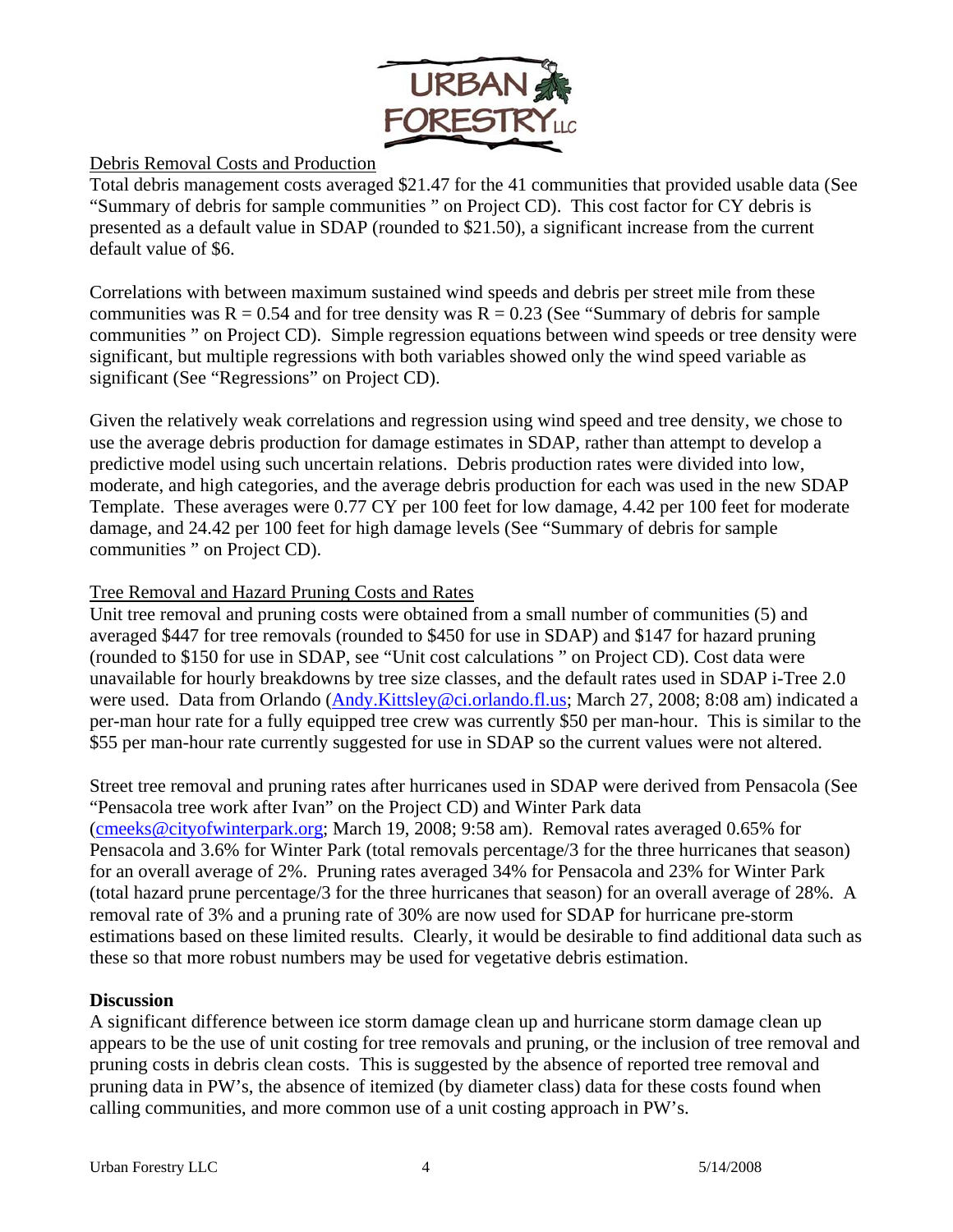

Although we have concluded based on our limited sample and contact with communities, that itemization of costs for each tree pruned or removed is rare for hurricanes in Florida, FEMA still requests this approach be used in all their formal documentation (See FEMA 325). In fact, many federal reviewers in PW's noted that communities failed to provide photographic documentation of reimbursable costs, and FEMA has recently changed its PW reporting form to emphasize more consistent quantification and unit costing.

There was extremely limited data reported in PW's or available from communities directly to develop any relationships between tree removal and hazard pruning rates and wind speed. In fact, we only obtained usable data from a two communities (Pensacola and Winter Park) that had recorded removal and pruning data by tree as required by FEMA. Therefore, this represents a large area of improvement needed for SDAP for hurricanes. Given the propensity of communities to apparently use unit costing or report removal and pruning costs with debris cleanup, these data will be more difficult to obtain than debris removal estimates. However, knowledge of communities that have tree inventories before hurricanes occurred, and contacting them as potential sources of itemized tree data is one possible method to obtain better data in the future.

## **End-user Products**

The Florida Hurricane Adaptation is based upon the Storm Damage Assessment Protocol, released with i-Tree 2.0 in February 2008. Because of the results of the new research, many large and small differences exist between the new version and the original. The following table summarizes the major changes made to each of the components of the i-Tree version.

| <b>Component</b> | <b>Alterations</b>                          |
|------------------|---------------------------------------------|
| Interface        | Main page revised for increased legibility  |
|                  | Community values page completely redone     |
|                  | VB code altered for new values and template |
| Template         | Parameters reset for Florida hurricanes     |
|                  | User access greatly improved                |
|                  | Help documents added                        |
|                  | Estimates facilitated                       |
| User's Manual    | Crown loss method removed                   |
|                  | Tree density removed                        |
|                  | New installation instructions added         |
|                  | Introduction on storm types rewritten       |
| Paper forms      | Errors corrected                            |
|                  | Crown loss and tree density removed         |
|                  | Footnotes revised                           |
|                  | Pages restructured for legibility           |
| PDA software     | Not altered                                 |

#### **Table 1. Major alterations in the Florida Hurricane Adaptation**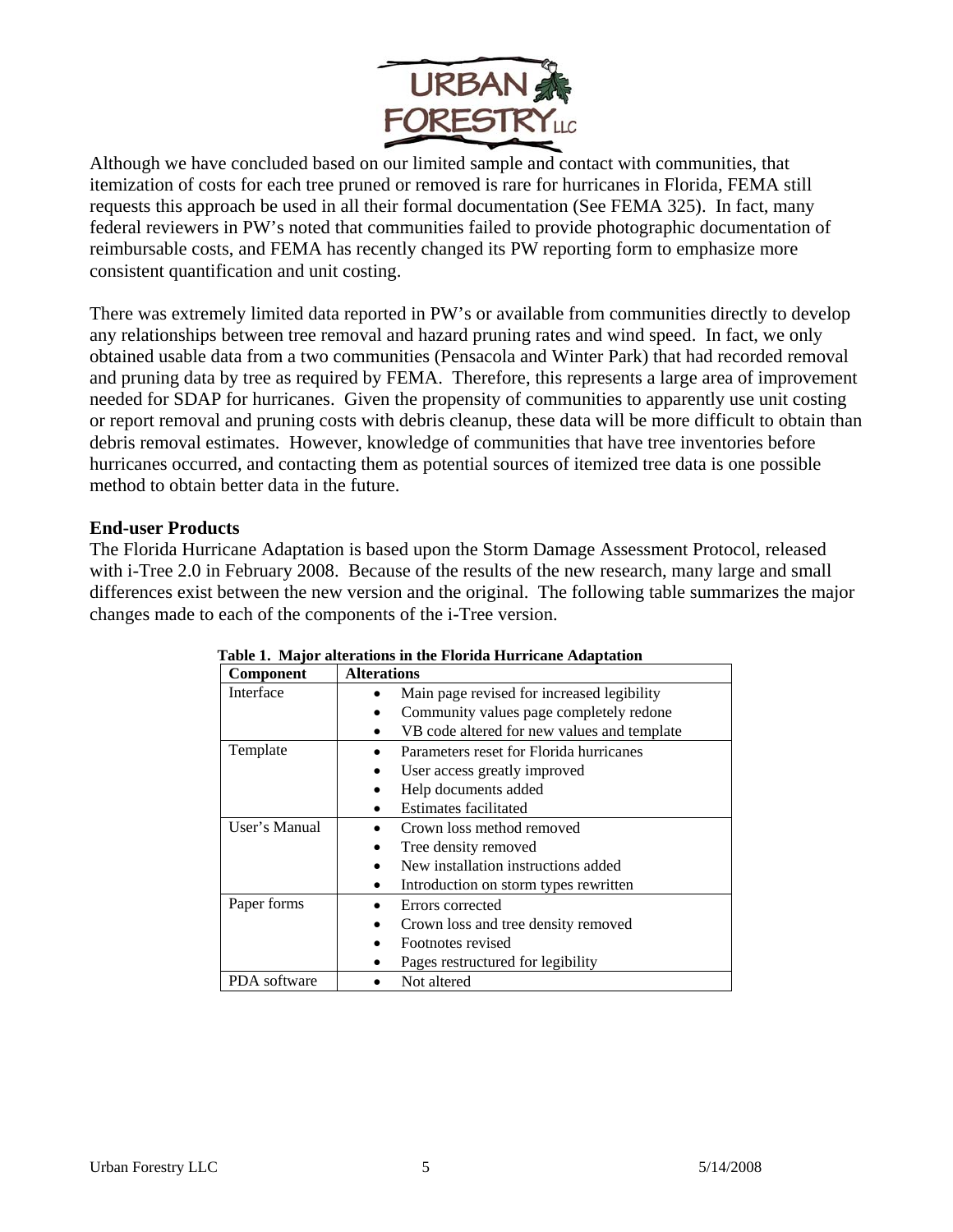

## **APPENDIX I: Contents of the Project CD**

## **Overview**

- \* Project letter (PDF)
- \* Summary Methods (PDF)

## Applications and Documents

- \* Template -- Florida (Excel)
- \* Template -- Florida (Excel 2007)
- \* Interface -- Florida (Access)
- \* Paper forms -- Florida (PDF)
- \* User's Manual -- Florida (PDF)

## **Data**

- \* Debris data -- raw (Excel)
- \* Florida hurricanes 2004-05 (Excel)
- \* Florida places tree density (Excel)
- \* Street miles for sample (Excel)
- \* Pensacola and Winter Park tree work (Excel)
- \* Pilot sample (Excel)
- \* Summary of debris for sample communities (Excel)
- \* Regressions (PDF)
- \* Tree work data -- raw (Excel)
- \* Tree work unit cost (Excel)

## Supporting Documents

- \* Hurricane applicants (folder)
- \* Highly impacted communities by hurricane (folder)
- \* NOAA reports on the 2004-05 hurricanes (folder)
- \* FEMA Project Worksheets for the sample communities (folder)
- \* FEMA C&D debris policy 2004-05 (PDF)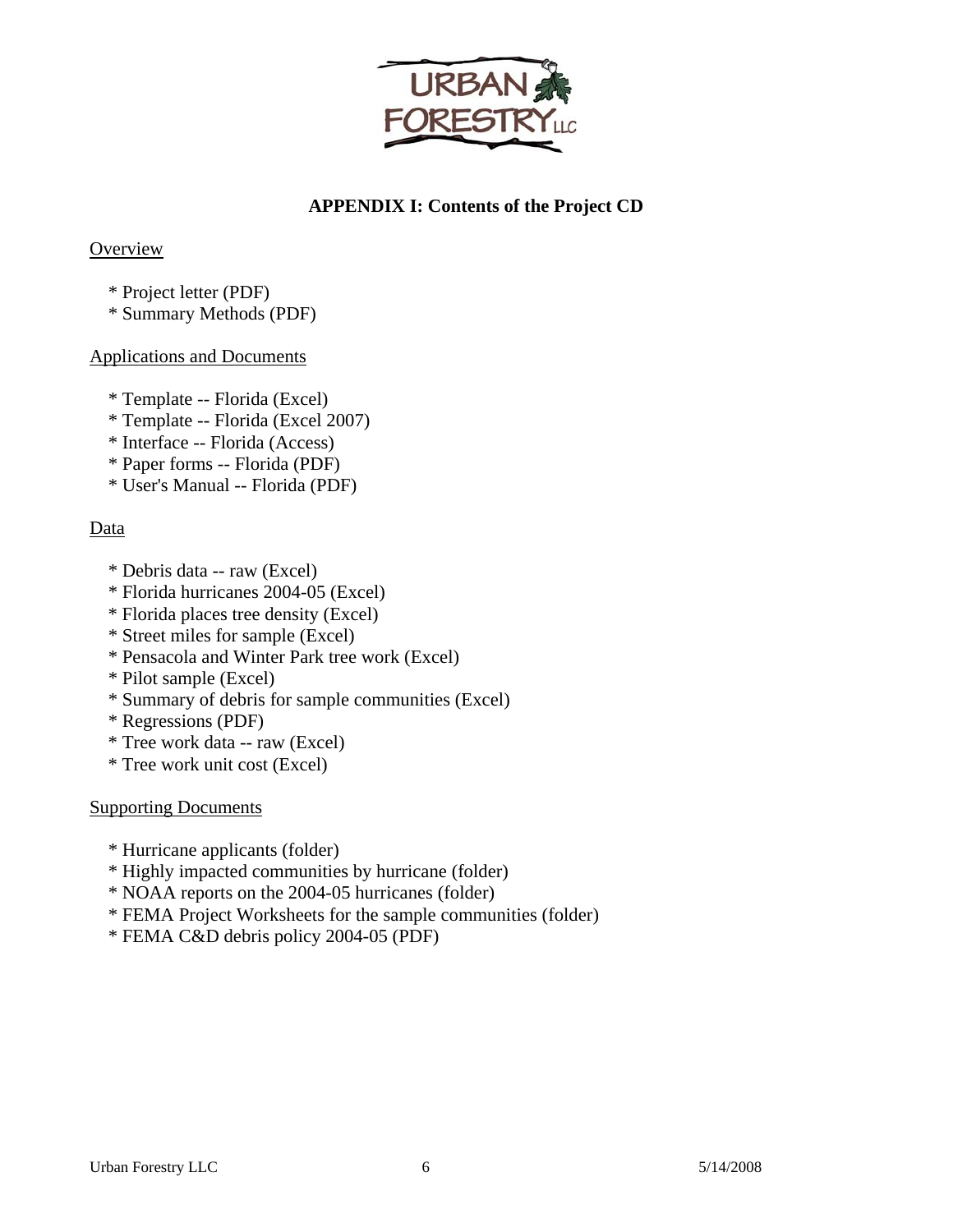

## **APPENDIX II: Regression of debris rate on wind speed**

## **Regression Summary Veg Rate vs. Windspeed kt**

| Veg Rate vs. Windspeed kt |         |  |  |  |
|---------------------------|---------|--|--|--|
| Count                     | 39      |  |  |  |
| Num. Missing              | 34      |  |  |  |
| R                         | .512    |  |  |  |
| R Squared                 | .262    |  |  |  |
| Adjusted R Squared        | .243    |  |  |  |
| <b>RMS Residual</b>       | 590.322 |  |  |  |

#### **ANOVA Table**

**Veg Rate vs. Windspeed kt**

|            | DF | Sum of Squares | Mean Square | F-Value | P-Value |
|------------|----|----------------|-------------|---------|---------|
| Regression |    | 4588011.310    | 4588011.310 | 13.166  | .0009   |
| Residual   | 37 | 12893743.155   | 348479.545  |         |         |
| Total      | 38 | 17481754.465   |             |         |         |

## **Regression Coefficients Veg Rate vs. Windspeed kt**

| _____<br>________ |             |            |             |          |         |  |
|-------------------|-------------|------------|-------------|----------|---------|--|
|                   | Coefficient | Std. Error | Std. Coeff. | t-Value  | P-Value |  |
| Intercept         | -899.198    | 403.015    | $-899.198$  | $-2.231$ | .0318   |  |
| Windspeed kt      | 28.343      | 7.811      | .512        | 3.628    | .0009   |  |





| bescriptive otatistics |         |           |            |       |         |          |           |
|------------------------|---------|-----------|------------|-------|---------|----------|-----------|
|                        | Mean    | Std. Dev. | Std. Error | Count | Minimum | Maximum  | # Missing |
| Windspeed kt           | 50.171  | 11.954    | 1.867      | 41    | 30.000  | 72.000   | 32        |
| Veg Rate               | 450.756 | 647.082   | 95.407     | 46    | 0.000   | 3204.507 | 27        |

**Descriptive Statistics**